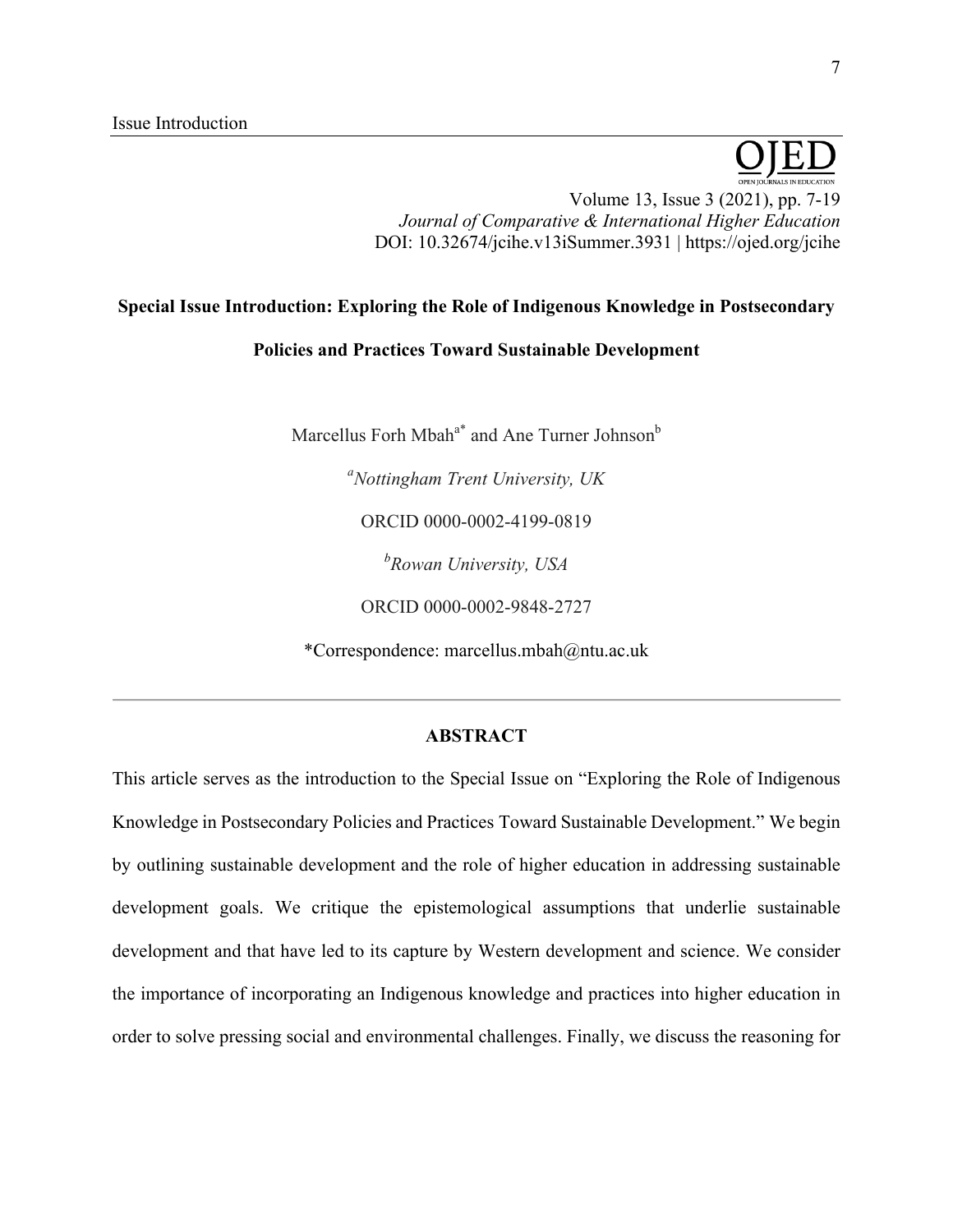this issue and set forth a series of arguments for choosing an open access journal as an appropriate modality for this inquiry.

*Keywords*: Indigenous knowledge, higher education, open access, sustainable development

### **INTRODUCTION**

Sustainable development has been defined, quite broadly, as meeting the needs of the present without compromising future generations' ability to meet their needs (WCED, 1987). In 2015, this definition was expanded into the 2030 Agenda for Sustainable Development, which includes 17 Sustainable Development Goals and 169 targets that serve as a framework for the economic, social, and environmental dimensions of development, which seeks to reduce poverty and social inequality. Education for Sustainable Development (ESD), reinforced in SDG 4, has catalyzed the incorporation of the Sustainable Development Goals into education policy and practice, worldwide, placing education at the forefront of the social transformation needed to accomplish sustainable development (Ferrer-Estévez & Chalmeta, 2021). "The task of moving the course of the global ocean liner away from social injustice and environmental destruction is such that it requires the action of all in society, its institutions and individuals" (McCowan, 2019, p. 213). Postsecondary education is critical to the success of the SDGs and has a moral responsibility to "embody support for the SDGs as part of their social missions and core functions" (Leal Filho et al., 2021, p. 2). As a result, higher education institutions have increasingly taken up the call to incorporate notions of sustainability into the curriculum, student experiences, research engagement, community relationships, industry partnerships, and campus operations (Leal Filho & Brandli, 2016).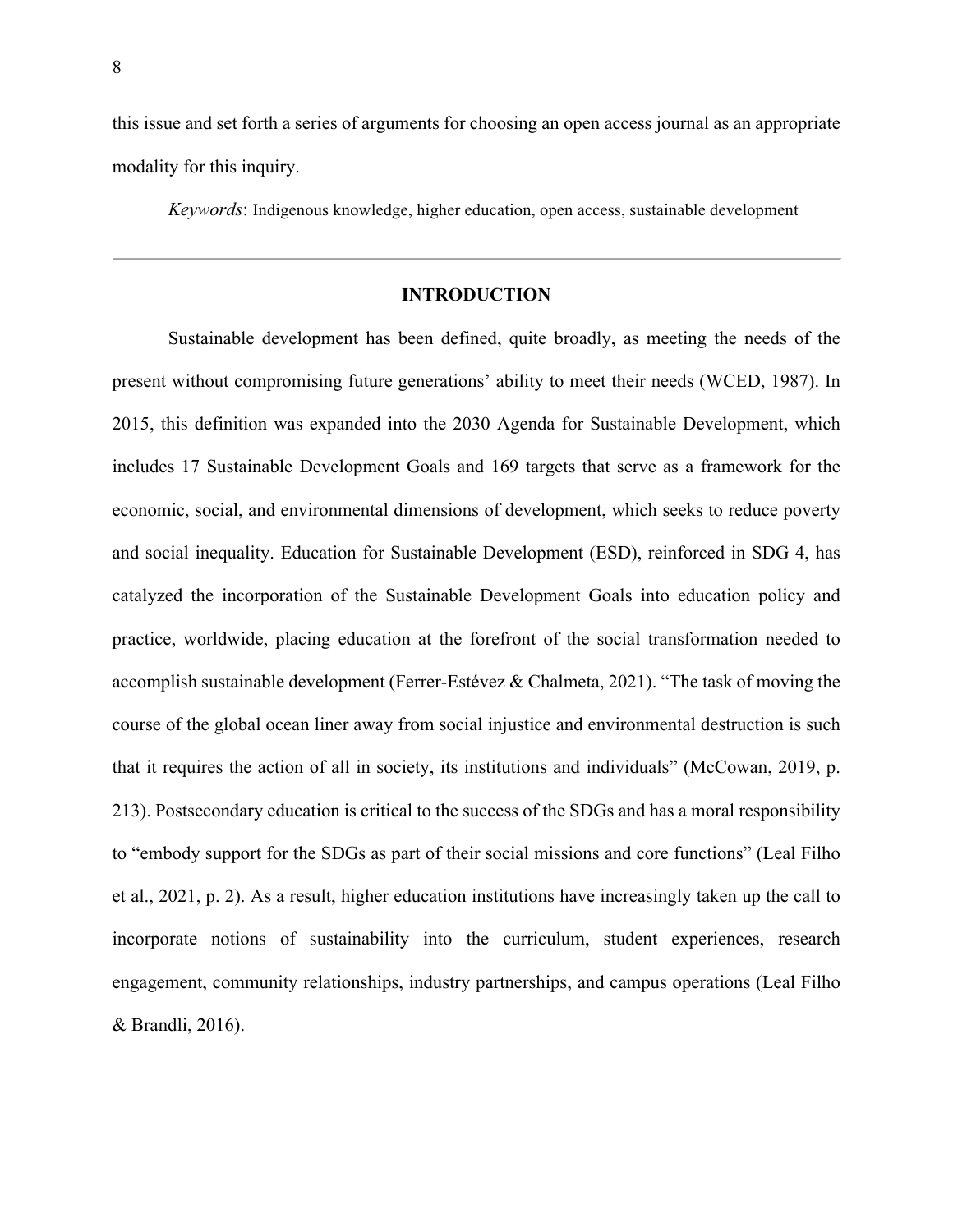Organizations, networks, and initiatives have sprung up worldwide to assist universities in their endeavors toward engaging significant social, economic, and environmental challenges, like the Global Universities Partnership on Environment for Sustainability (GUPES), the Higher Education Sustainability Initiative (HESI), the Sustainable Development Solutions Network (SDSN), the Alliance of Ibero-American Networks of Universities for Sustainability and the Environment (ARIUSA), University Educators for Sustainable Development (UE4SD), Copernicus Alliance: European Network of Higher Education for Sustainable Development, and the Association for the Advancement of Sustainability in Higher Education (AASHE), among many others (Ruiz-Mallén & Heras, 2020; Torabian, 2019). Since 2009, the International Sustainable Campus Initiative has recognized and awarded university efforts each year in the areas of whole systems approach, partnerships for progress, and cultural change for sustainability. The United Nations has recognized SDG hubs, highlighting the innovative work many institutions, in both the Global South and North, are doing toward specific goals. In 2018, the Times Higher Education created a global ranking of over 700 universities and their efforts toward advancing SDGs via research, teaching, outreach, and stewardship. Considering the not inconsiderable support, resources, and prestige associated with these various mechanisms for institutional change, there is reason for optimism that postsecondary education will fulfill its assumed role.

Yet, the effective integration of sustainable development into the mission and function of universities, beyond the rhetorical, is challenged by many factors: understanding of SDGs among students, faculty, and staff, support from management, bureaucratic rigidity, competition for resources and financial constraints, and disciplinary cultures (Leal Filho et al., 2019; Ruiz-Mallén & Heras, 2020; Ulmer & Wydra, 2019; among others). These disciplinary cultures, ones that promote knowledge centralization into discrete programs and units, point to institutionalized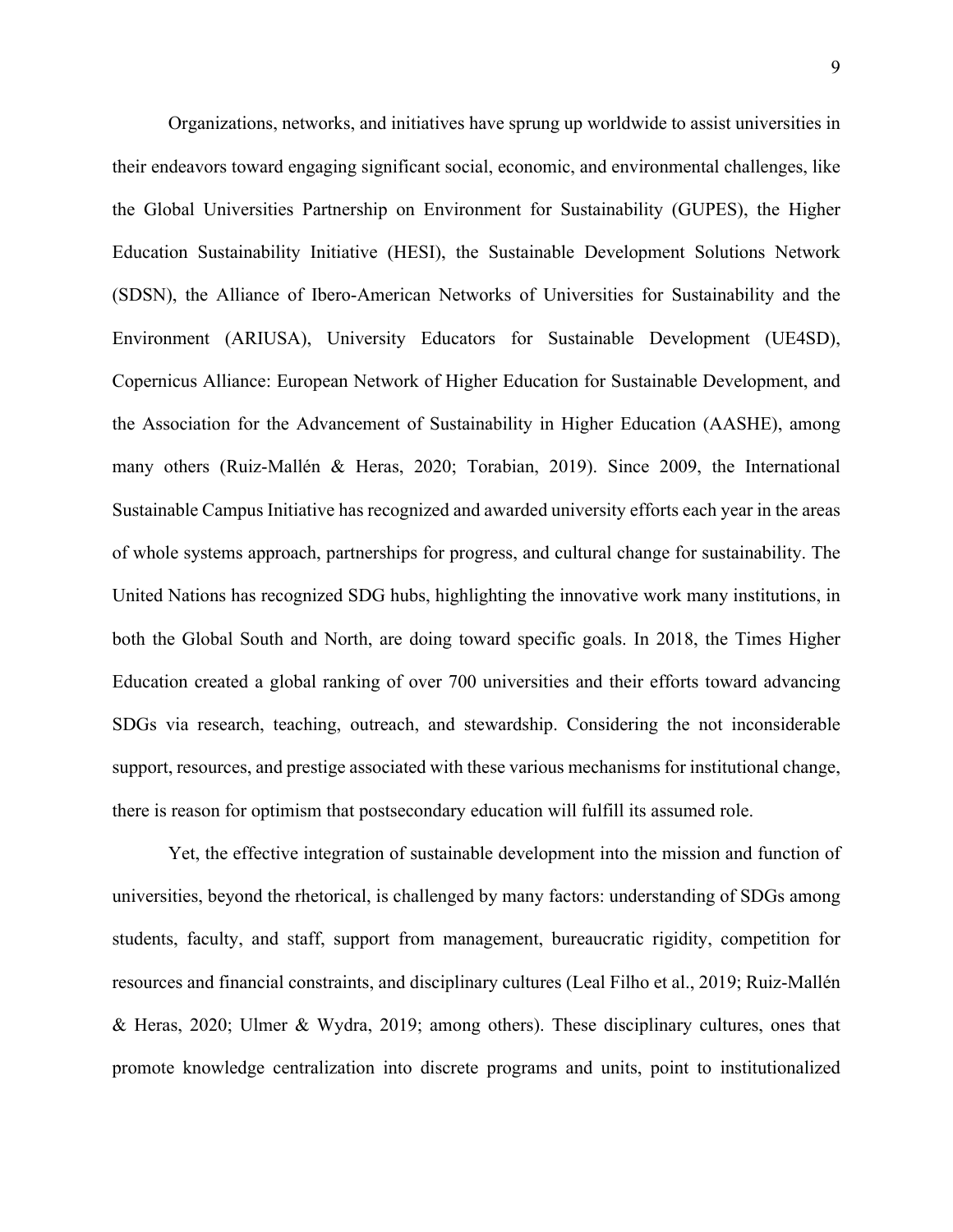epistemological problems that trouble the incorporation of sustainable development principles (Mbah et al., 2021). Furthermore, "the SDGs are not a problem-free, consensual package that universities can simply set their sights on and gather the political will and resources to achieve;" sustainable development is founded in certain epistemic assumptions that privilege Western orthodoxy (Chankseliani & McCowan, 2021, p. 2). As Weiss (2017) has noted, sustainable development is a floating signifier in that it lacks a fixed or definitive meaning; consequently, contestations over the term have led to its capture by essentialist Western development and science at the expense of other forms of knowledge (Chankseliani et al., 2021; Kumalo, 2017; Rajāo et al., 2014).

Modern postsecondary education is replete with what de Sousa Santos (2007) called "abyssal thinking." It relies on so-called "expert knowledge" to solve wicked social problems, "radically excluding" knowledge on the other side of the abyss, the *other(ed)* ways of knowing, including Indigenous knowledge and associated practices that contain the "experiences, skills, and techniques, remembered and accumulated" of communities (Turner et al., 2008, p. 46). Indigenous knowledge is best understood as reflecting traditional, empirical, and revealed understandings of the world associated with "economic, cultural, political, spiritual, ecological and material forces and conditions" (Dei, 2000, p. 115). It is inseparable from "largely place-based relations and obligations," from the land and its people, and the practices that promote both social and environmental well-being (Latiluppe & Klenk, 2020, p. 7). Shizha and Emeagwali (2016) have stressed that Indigenous knowledge is in fact a scientific understanding of the world. "Rather than exercising dominion and power over nature as Eurocentric scientists and engineers do, Indigenous peoples live more in harmony with nature by systematically collecting data over many generations as flux naturally occurs in their land…" (Aikenhead & Ogawa, 2007, p. 561). If we are to see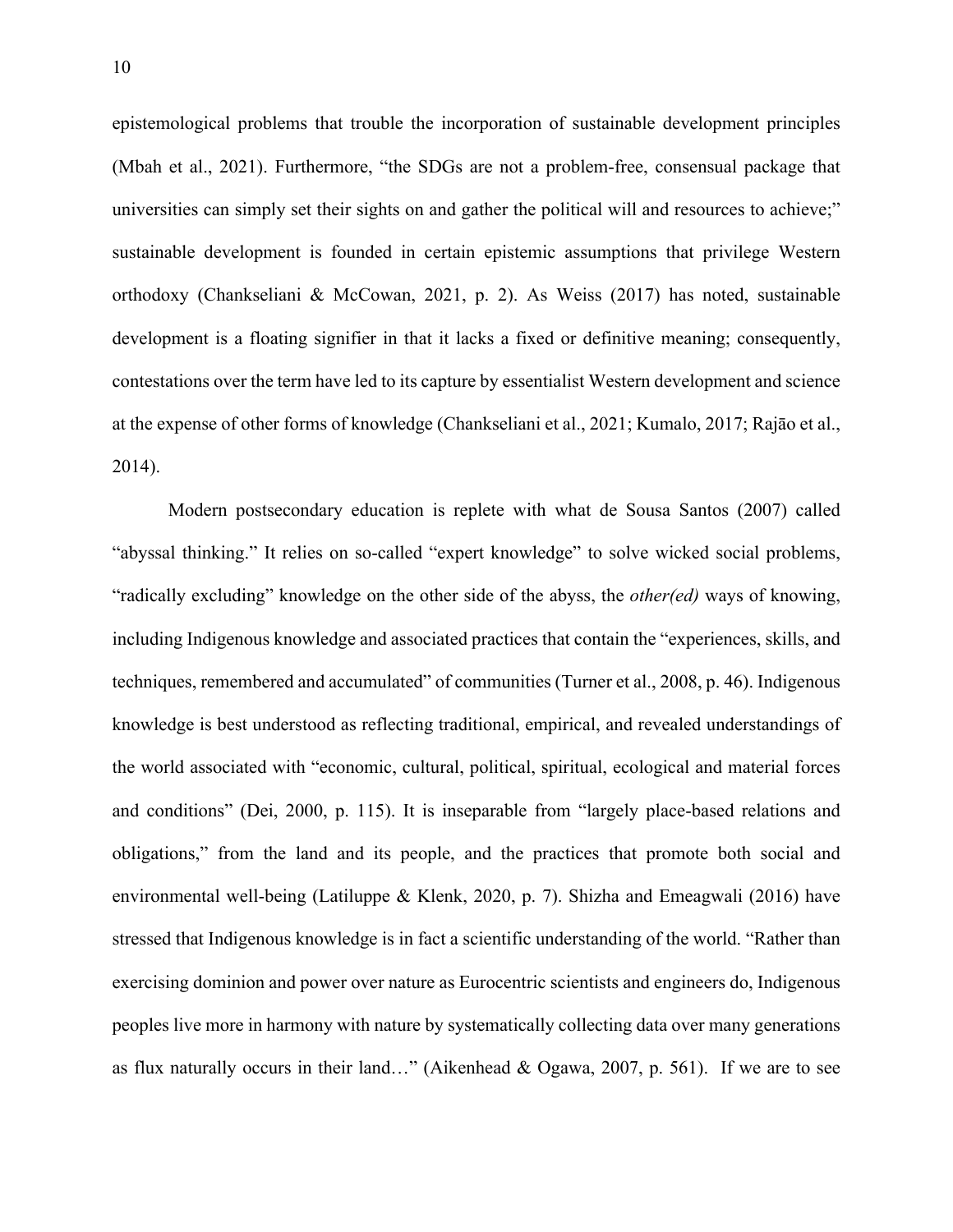science as the source of solutions for sustainability problems, then we must also look to Indigenous knowledge as a form of scientific know-how.

### **PURPOSE OF THE SPECIAL ISSUE**

In line with de Sousa Santos, we argue in this special issue that these forms of knowledges exist in co-presence, in a vast ecology, and it is this ecology that we must tap now to address sustainable development. Postsecondary education should play a critical role in the preservation and application Indigenous knowledge. When engaged authentically, Indigenous knowledge can have a decolonizing effect and contribute to the epistemological diversity of the university (Collins & Kalehua Mueller, 2016). However, postsecondary policies and practices often assess knowledge for its "market value," thereby gatekeeping the creation, development, and dissemination of diverse knowledges (Guilherme & Dietz, 2017, p. 19). This requires us to engage with questions of epistemic justice in the academy: "Research has a social context….There is, therefore, a need for researchers to take seriously the relationship between knowledge and cultural power" (Higgs, 2010, p. 2420). There are several practices that higher education institutions codify in order to maintain their role as arbiter of knowledge and promote university cultural power. The high cost of journal subscriptions, research produced in English and centralized in inaccessible formats (i.e., academic journals) (Meaghar, 2021), and the enforced use of theories, formats, methods, and concepts that delegitimize non-Western approaches (Faciolince  $\&$  Green, 2021), all which prevent equitable knowledge distribution and are antithetical to sustainable development.

We can, as scholars, counterbalance this cultural power. Trisos et al. (2021) push us as scholars to "decolonize access" to knowledge by practicing reciprocity in research communities and contexts, using participatory research practices, and publishing in open access journals. These journals must be "open to the ecology of knowledges and the plurality of epistemologies, with an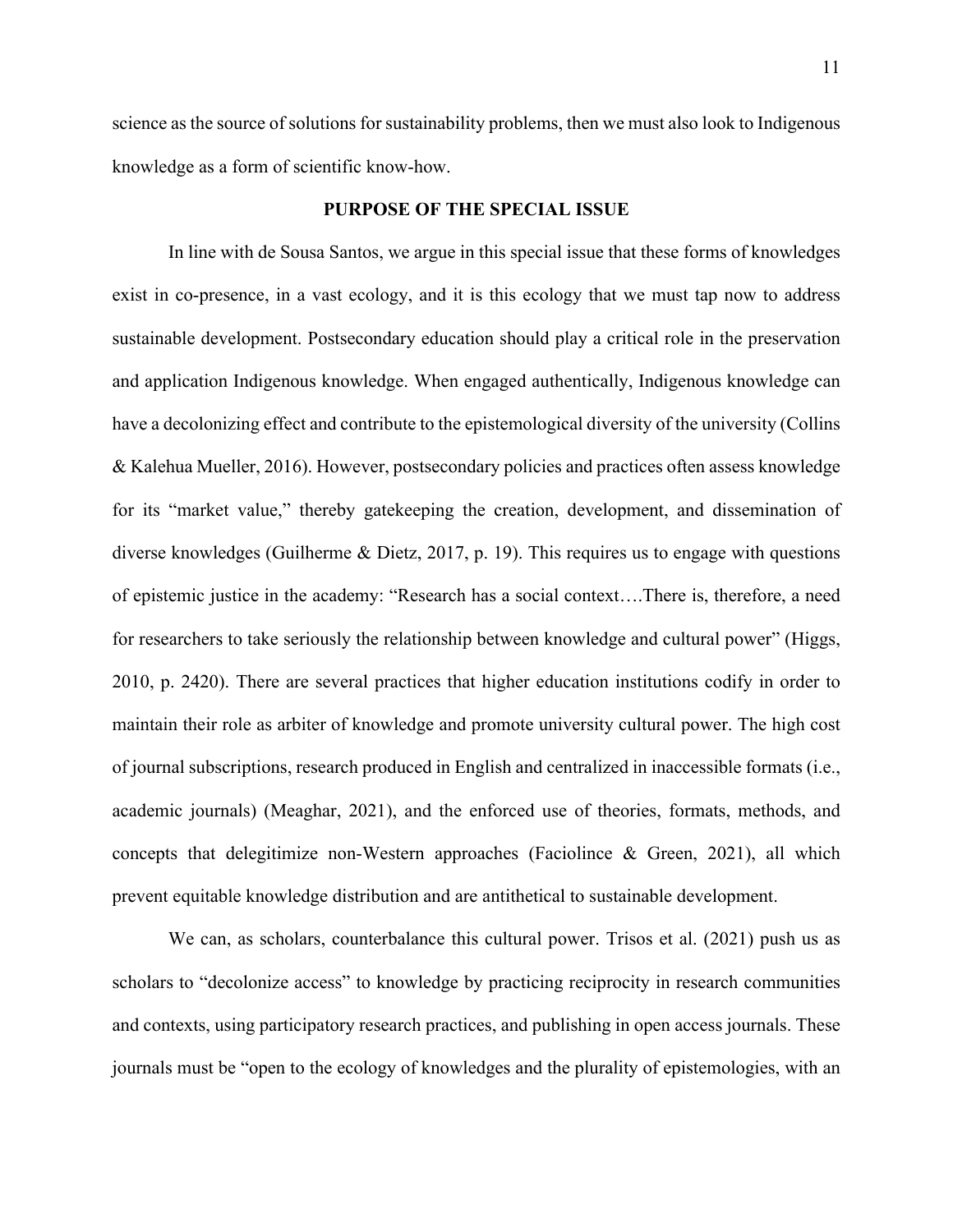inclusive and non-normative universalism" (Piron, 2018, para. 22). While not able to address all of the problems with global knowledge production regimes, open access can play a role in democratizing knowledge that leads to new understandings, exemplars, and best practices, enabling a more substantive contribution to sustainable development on the part of universities, scholars, and communities everywhere.

#### **Authors' Voices**

For this special issue, we have chosen to promote a discussion about postsecondary education institutions and their engagement with Indigenous knowledge for sustainable development through an open access journal, the *Journal of Comparative & International Higher Education*, which we believe will enable us to share the outcomes of our work with scholars and communities around the world. In our own piece, we address how African researchers conceptualize Indigenous knowledge, use research practices that engage epistemic authorities and Indigenous language, and the challenges that contemporary higher education poses to African researchers and Indigenous communities. We highlight our participants' experiences in order to uncover the connections, both actual and envisioned, made through research relationships to sustainable development. We asked the authors represented in this special issue what motivated them to communicate their work, in this format, on these topics. Here is what they shared:

Meseret Hailu and Amanda Tachine, both assistant professors of Higher Education at Arizona State University, stated:

We were driven by our joint commitment to Black and Indigenous communities and theorizing about their (our) ways of knowing. We hope that publishing our work in this journal will allow us to engage more deeply with critical scholars in different country contexts.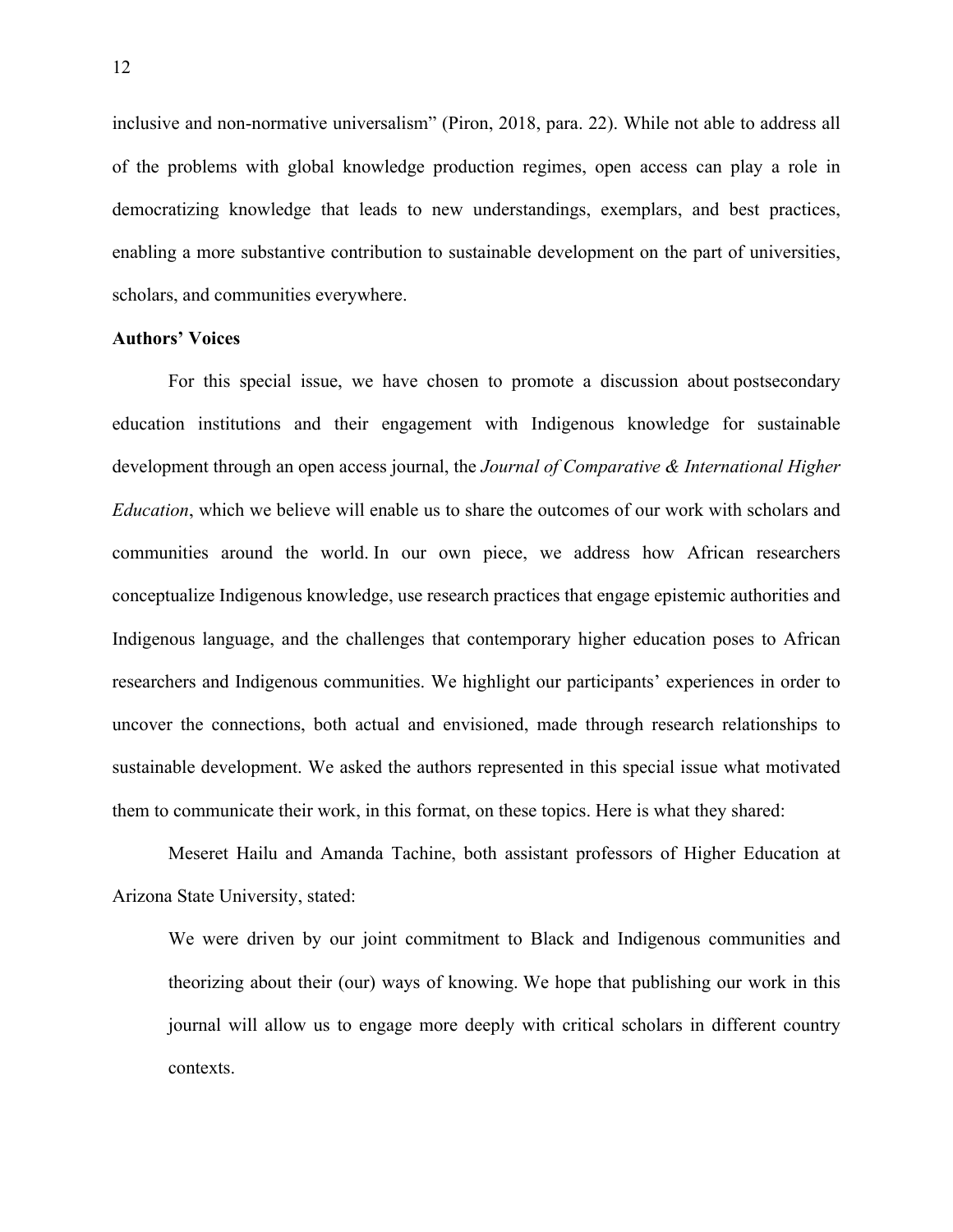In their article, Hailu and Tachine incite us to see the complementarity of Black and Indigenous theorizing, considering their "parallel entanglements." They pose critical questions to scholars seeking to explore and expand upon cultural sustainability.

Kari Chew, an assistant professor of Indigenous Education at the University of Oklahoma, and co-author Sheilah Nicholas, professor of Teaching, Learning, and Sociocultural Studies at the University of Arizona, exhorted:

The university does not accept and embrace diverse knowledges as *gifts*. Students, particularly BIPOC students, go to university to address and meet community goals and needs. Meanwhile, the university has both a dismissive and an extractive perspective, claiming ownership of knowledge produced. Despite this lack of institutional support, students, faculty, and staff come together to carve out spaces for themselves. Our article was a carved-out space for ourselves to think, write, and reflect together—and, through the issue, be in relationship to others doing this shared work.

Chew and Nicholas, for the special issue, portray a conversation between Indigenous colleagues as they reflect on a mentor-mentee relationship and significant events in the process that emphasized cultural integrity, within the context of a university located on Indigenous lands.

Indigenous water scientist and activist, Kelsey Leonard, an assistant professor of Environment at the University of Waterloo, explained,

As Indigenous Peoples we are often confronted by the myth that we and our knowledges do not belong in the academy. However, this collection is a living testament to Indigenous innovation and pathways for the recognition of Indigenous knowledges to meet our pressing sustainability challenges and empower future generations.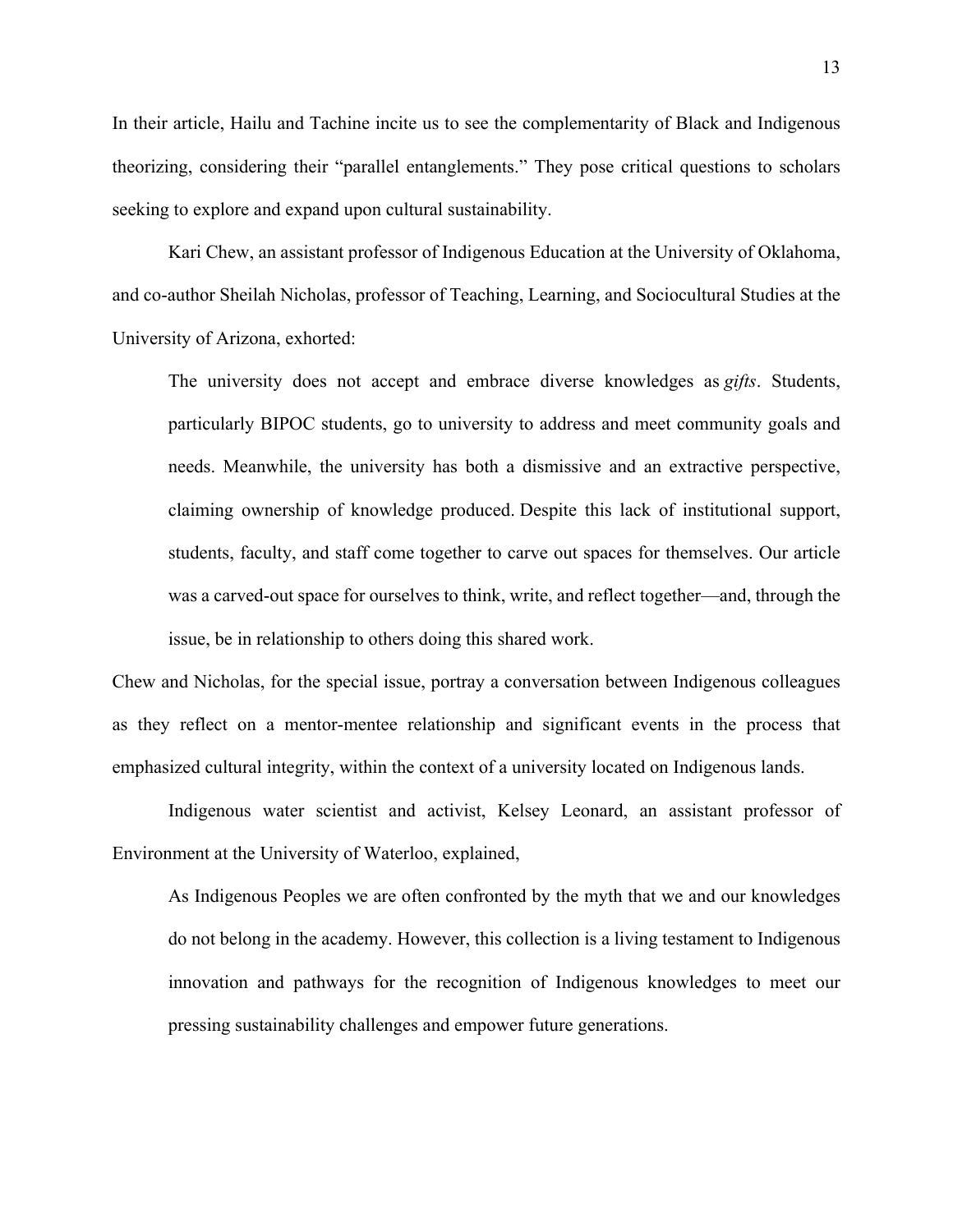In her piece, Leonard critically investigates the sustainability content grounded in Indigenous Knowledge Systems present in the curriculums of Indigenous Higher Education Institutions on Turtle Island (the United States and Canada). She suggests that, despite funding challenges, there is evidence of innovation at these institutions that will position Indigenous youth and communities to respond to climate crisis.

Jing Lin, professor of International Education Policy at the University of Maryland, and her co-authors, Angela Stoltz, clinical faculty, and Ph.D. candidates Matthew Aruch and Annie Rappeport offered,

We are driven to contribute to this special issue because we see that higher education institutions require a fundamental paradigm shift from a capitalist, colonial, industrial, and reductionist mentality toward an Indigenous Knowledge model, one that acknowledges the sacred value of nature, the rights of other non-human beings, the rights of Indigenous People to have a seat at the table for higher learning curriculum and programs, and the power and potential of transformative learning in collaborating with Indigenous communities.

To this, Aruch also added "part of my motivation was (as an ally/ partner) to amplify the voices, knowledge, and actions of Indigenous colleagues in Brazil as they continue to advocate for territorial and political sovereignty." Their collective manuscript represents their perspectives on teaching, partnerships, and activism to decolonize the academy.

Sonia Fonua, a teaching fellow at the University of Auckland, wrote, "I felt it was important to disseminate work from Oceania/the Southern Hemisphere more widely as we engage with Indigenous knowledges in different ways." In her article, Fonua offers an alternative approach to teaching that respects the culture and language of minoritized Tongan students at her university.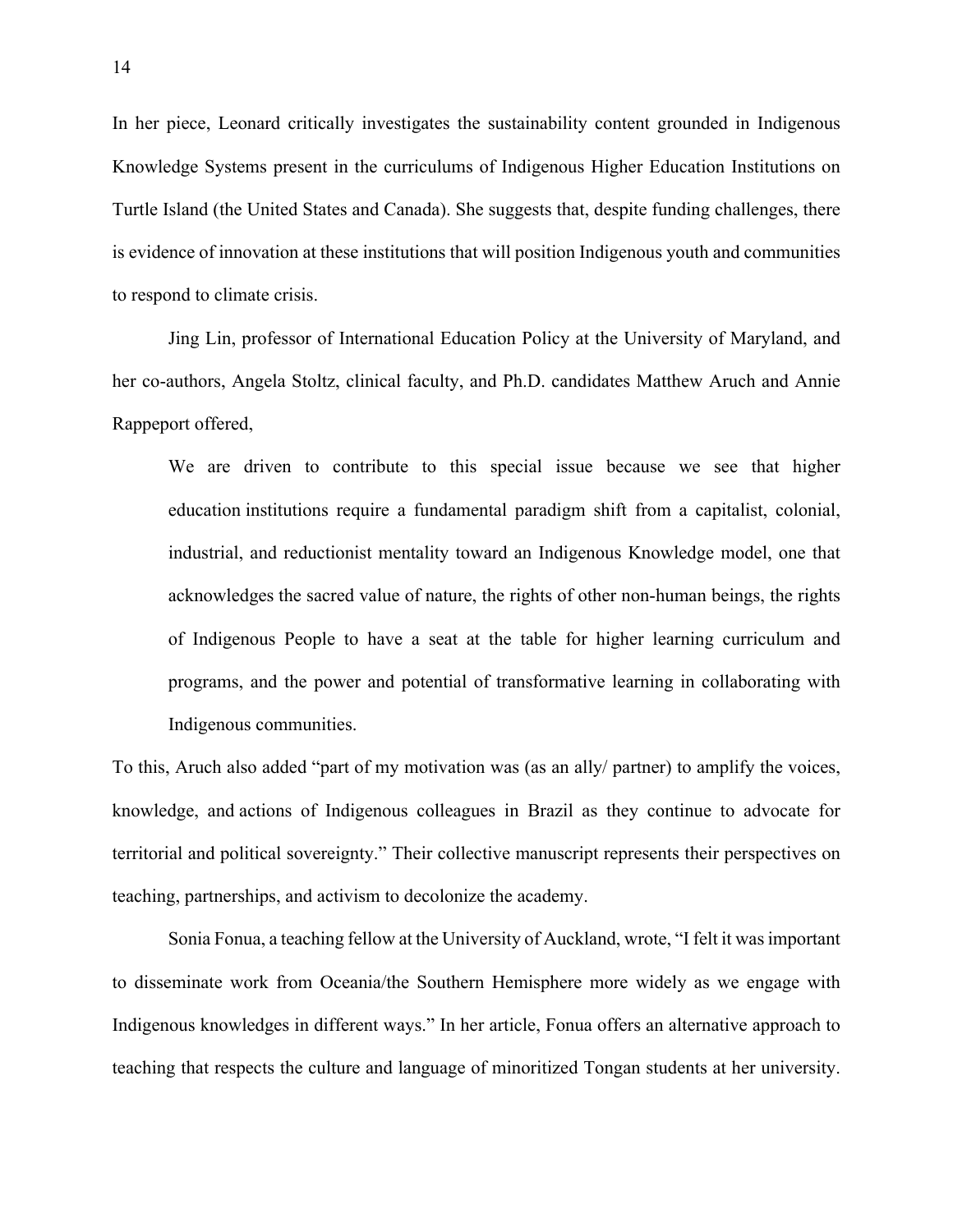She presents the *'Ulungaanga faka-Tonga Fonu* as a cultural sustaining model that embeds Indigenous knowledge into formal teaching spaces.

The articles in this special issue are diverse, exploring Indigenous knowledge in higher education via an array of methodologies, geographies, communities, and theoretical orientations. As a result, we believe that the special issue has the potential to inform the relationship between the participation of higher education institutions in fostering sustainable development, supporting formal engagement with Indigenous knowledge, and bringing to light collaborations between universities and communities to address critical problems faced by societies across the globe. "[T]here is no global social justice without global cognitive justice. This means that the critical task ahead cannot be limited to generating alternatives. Indeed, it requires an alternative thinking" (de Sousa Santos, 2007, p. 63). In the final analysis, for higher education to be transformative, fundamentally changing the conditions that contribute to crisis, our epistemic approaches in the academy must transform to be more inclusive, equitable, and just.

#### **REFERENCES**

- Aikenhead, G., & Ogawa, M. (2007). Indigenous knowledge and science revisited. *Cultural Studies of Science Education, 2*(3), 539-620. DOI: https://doi.org/10.1007/s11422-007- 9067-8
- Chankseliani, M., & McCowan, T. (2021). Higher education and the Sustainable Development Goals. *Higher Education, 81*(1), 1-8. DOI: https://doi.org/10.1007/s10734-020-00652-w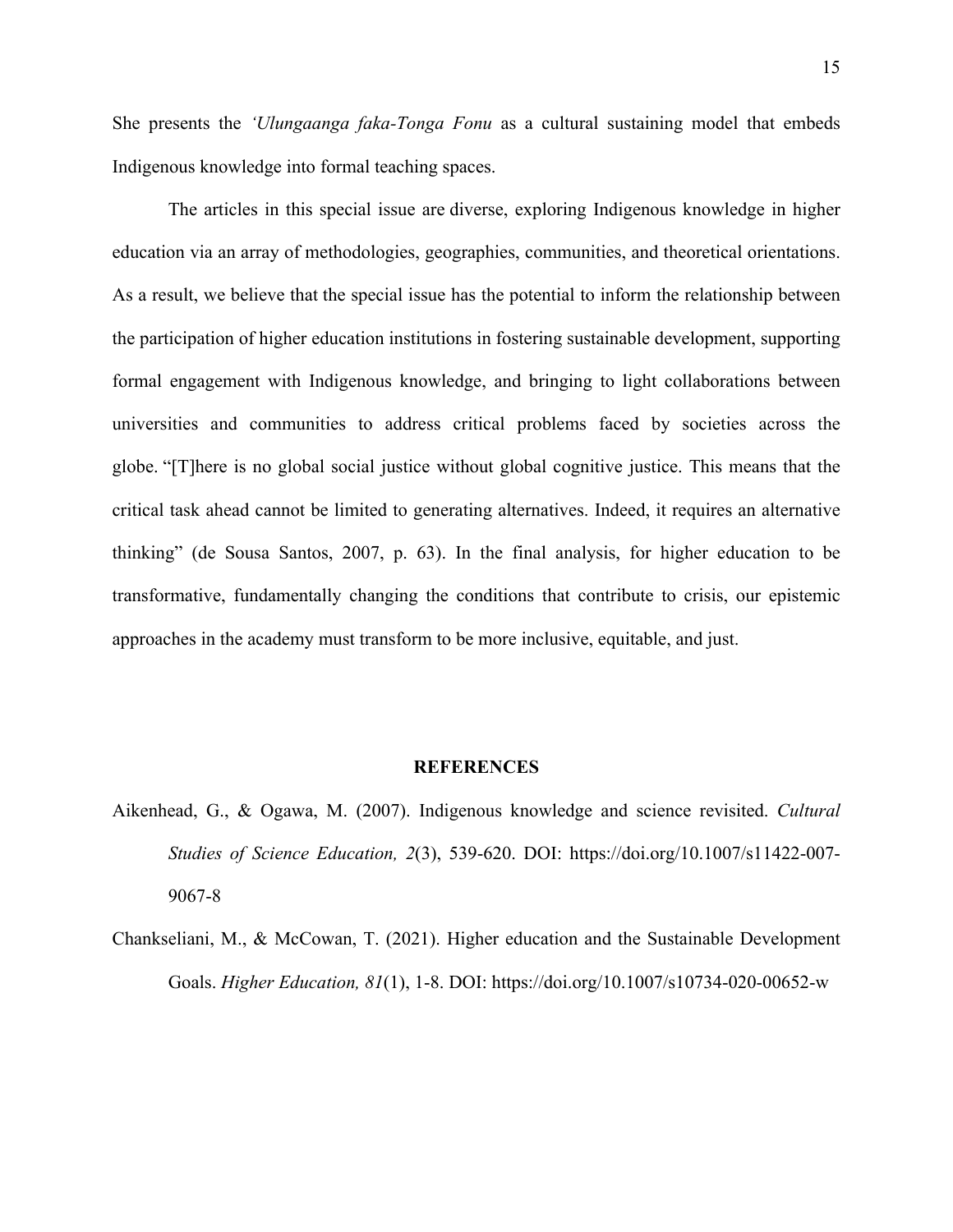- Chankseliani, M., Qoraboyev, I. & Gimranova, D. (2021). Higher education contributing to local, national, and global development: New empirical and conceptual insights. *Higher Education*, *81*(1), 109-127. DOI: https://doi.org/10.1007/s10734-020-00565-8
- Collins, C. S., & Kalehua Mueller, M. (2016). University Land-Grant extension and resistance to inclusive epistemologies. *The Journal of Higher Education, 87*(3), 303-331.
- de Sousa Santos, B. (2007). Beyond abyssal thinking: From global lines to ecologies of knowledges. *Review – Fernand Braudel Center for the Study of Economies, Historical Systems, and Civilizations, 30*(1), 45-89.
- Emeagwali, G., & Shizha, E. (2016). *African Indigenous Knowledge and the sciences journeys into the past and present*. SensePublishers. DOI: https://doi.org/10.1007/978-94-6300- 515-9
- Faciolince, M., & Green, D. (2021), One Door Opens: Another Door Shuts? *Development and Change, 52*(2), 373-382. https://doi.org/10.1111/dech.12633
- Ferrer-Estévez, M., & Chalmeta, R. (2021). Integrating Sustainable Development Goals in educational institutions. *The International Journal of Management Education, 19*(2), 100494-. DOI: https://doi.org/10.1016/j.ijme.2021.100494
- Guilherme, M., & Dietz, G. (2017). Interview to Boaventura de Sousa Santos. *Arts and Humanities in Higher Education*, *16*(1), 17-27. DOI: https://doi.org/10.1177/1474022216680598
- Higgs, P. (2010). Towards an indigenous African epistemology of community in education research. *Procedia – Social and Behavioral Sciences 2*(2), 2414-2421. DOI: https://doi.org/10.1016/j.sbspro.2010.03.347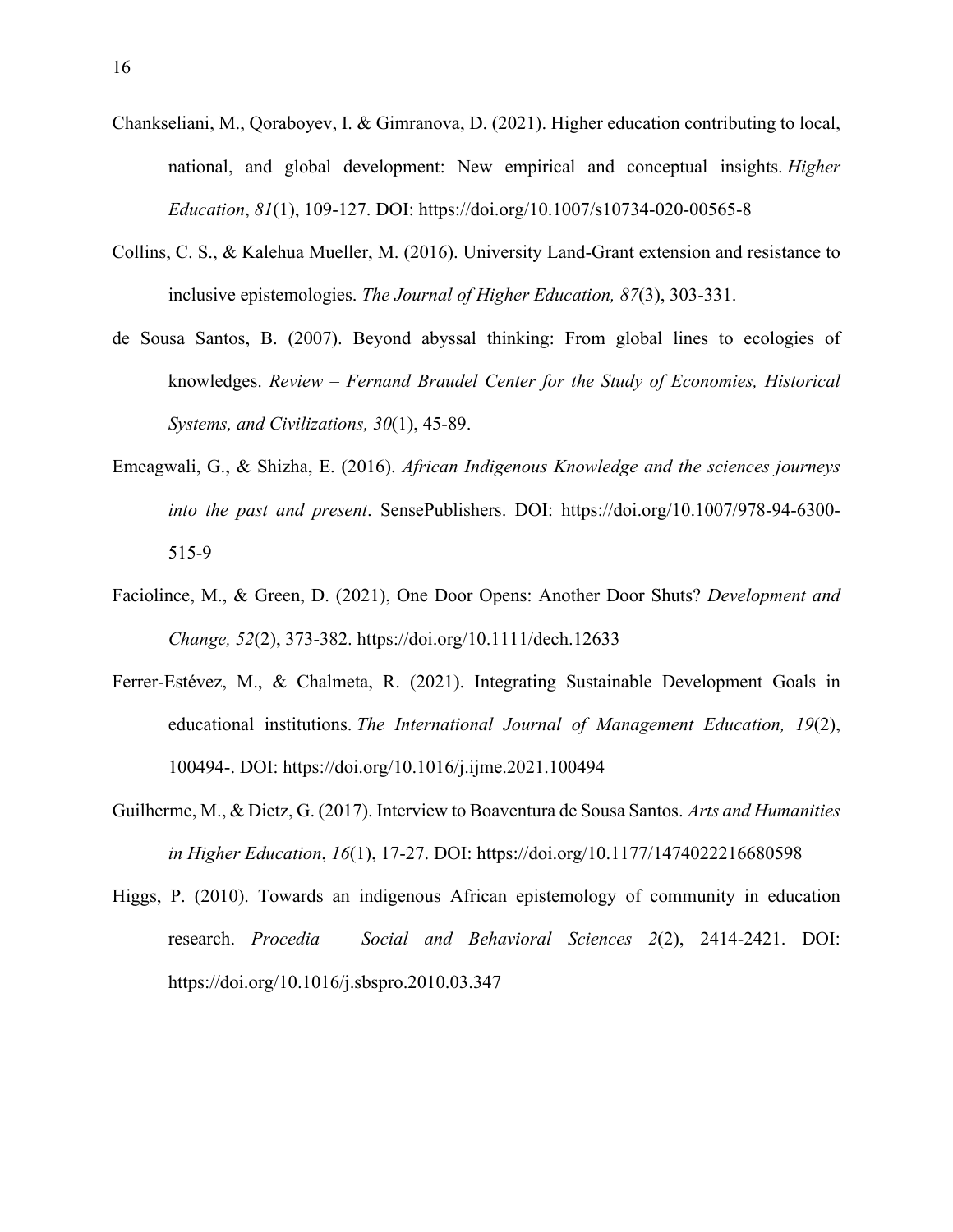Kumalo, S.H. (2017). Problematising development in sustainability: Epistemic justice through an African ethic. *The Southern African Journal of Environmental Education, 33*, 14-24. DOI:10.4314/SAJEE.V33I1.2

- Leal Filho, W., & Brandli, L. (2016). *Engaging stakeholders in education for sustainable development at university level* (1st ed.). Springer. DOI: https://doi.org/10.1007/978-3- 319-26734-0
- Leal Filho, W., Frankenberger, F., Salvia, A., Azeiteiro, U., Alves, F., Castro, P., Will, M., Platje, J., Lovren, V., Brandli, L., Price, E., Doni, F., Mifsud, M., & Ávila, L. (2021). A framework for the implementation of the Sustainable Development Goals in university programmes. *Journal of Cleaner Production*, *299*, 126915–. DOI: https://doi.org/10.1016/j.jclepro.2021.126915
- Leal Filho, W., Shiel, C., Paço, A., Mifsud, M., Ávila, L., Brandli, L., Molthan-Hill, P., Pace, P., Azeiteiro, U., Vargas, V., & Caeiro, S. (2019). Sustainable Development Goals and sustainability teaching at universities: Falling behind or getting ahead of the pack? *Journal of Cleaner Production*, *232*, 285-294. DOI: https://doi.org/10.1016/j.jclepro.2019.05.309
- Ferrer-Estévez, M., & Chalmeta, R. (2021). Integrating Sustainable Development Goals in educational institutions. *The International Journal of Management Education, 19*(2), 100494–. DOI: https://doi.org/10.1016/j.ijme.2021.100494
- Mbah, M., Johnson, A. T., & Chipindi, F. (2021). Institutionalizing the intangible through research and engagement: Indigenous knowledge and higher education for sustainable development in Zambia. *International Journal of Educational Development, 82*. DOI: https://doi.org/10.1016/j.ijedudev.2021.102355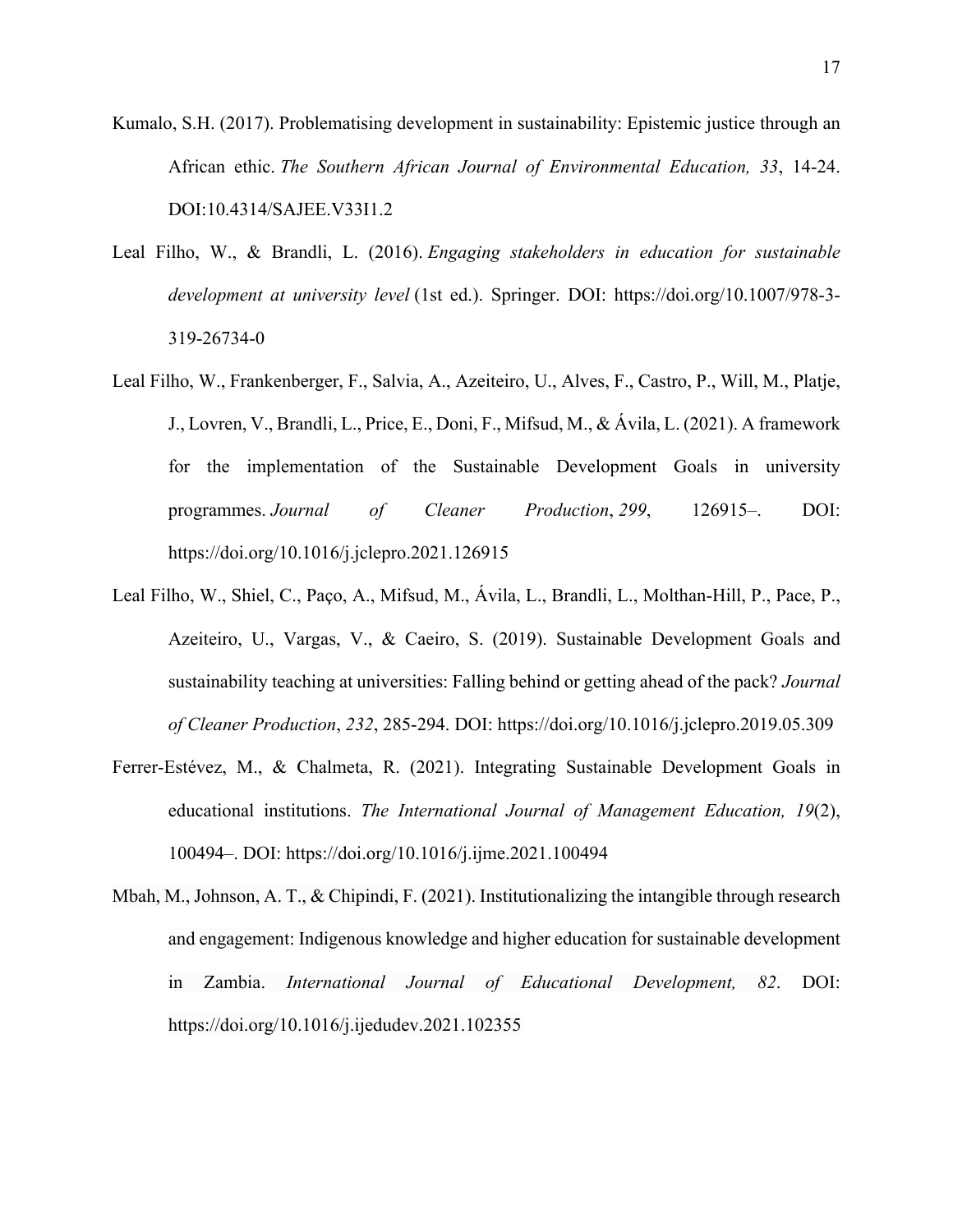- Meagher, K. (2021). Introduction: The politics of open access decolonizing research or corporate capture? *Development and Change, 52*(2), 340-358. DOI: https://doi.org/10.1111/dech.12630
- Piron, F. (2018). Postcolonial open access. In U. Herb and J. Schöpfel (Eds.), *Open divide: Critical studies on open access*. Litwin Books.
- Rajão, R., Duque, R. B., & De', R. (2014). Introduction: Voices from within and Outside the South—Defying STS epistemologies, boundaries, and theories. *Science, Technology, & Human Values*, *39*(6), 767-772. DOI: https://doi.org/10.1177/0162243914542161
- Ruiz-Mallén, I., & Heras, M. (2020). What sustainability? Higher education institutions' pathways to reach the Agenda 2030 goals. *Sustainability*, *12*(4), 1290. DOI: https://doi.org/10.3390/su12041290
- Torabian, J. (2019). Revisiting global university rankings and their indicators in the age of sustainable development. *Sustainability: The Journal of Record, 12*(3), 167-172. DOI: http://doi.org/10.1089/sus.2018.0037
- Trisos, C. H., Auerbach, J. & Katti, M. (2021). Decoloniality and anti-oppressive practices for a more ethical ecology. *Nature Ecology & Evolution.* DOI: https://doi.org/10.1038/s41559- 021-01460-w
- Turner, N. J., Marshall, A., Thompson (Edōsdi), J. C., Hood, R. J., Hill, C., & Hill, E.-A. (2008). "Ebb and flow": Transmitting knowledge in a contemporary Aboriginal community. In J. S. Lutz, and B. Neis (Eds.), *Making and moving knowledge: Interdisciplinary and community-based Research in a world on the edge* (pp. 45-81). McGill-Queen's University Press.